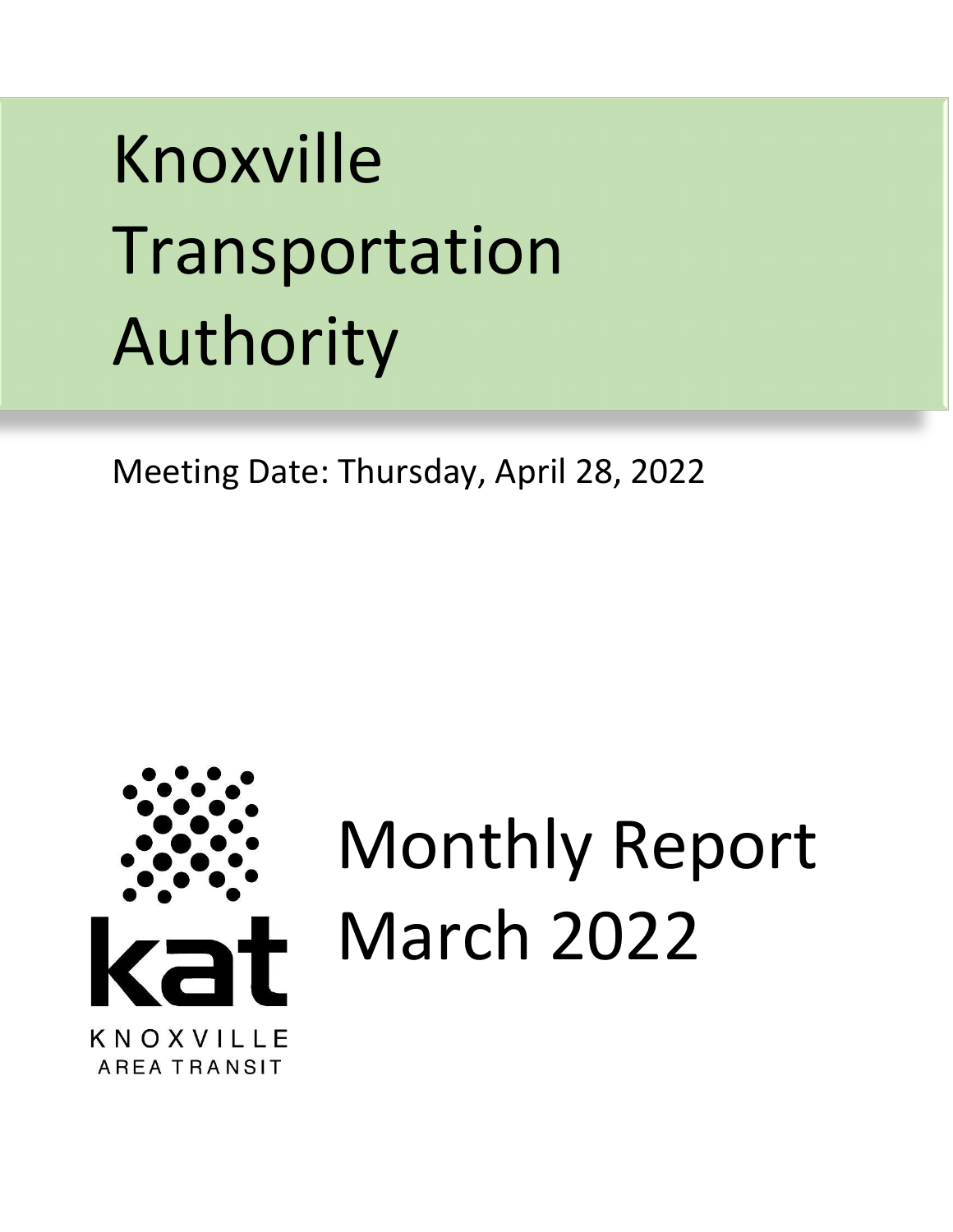(This page intentionally left blank)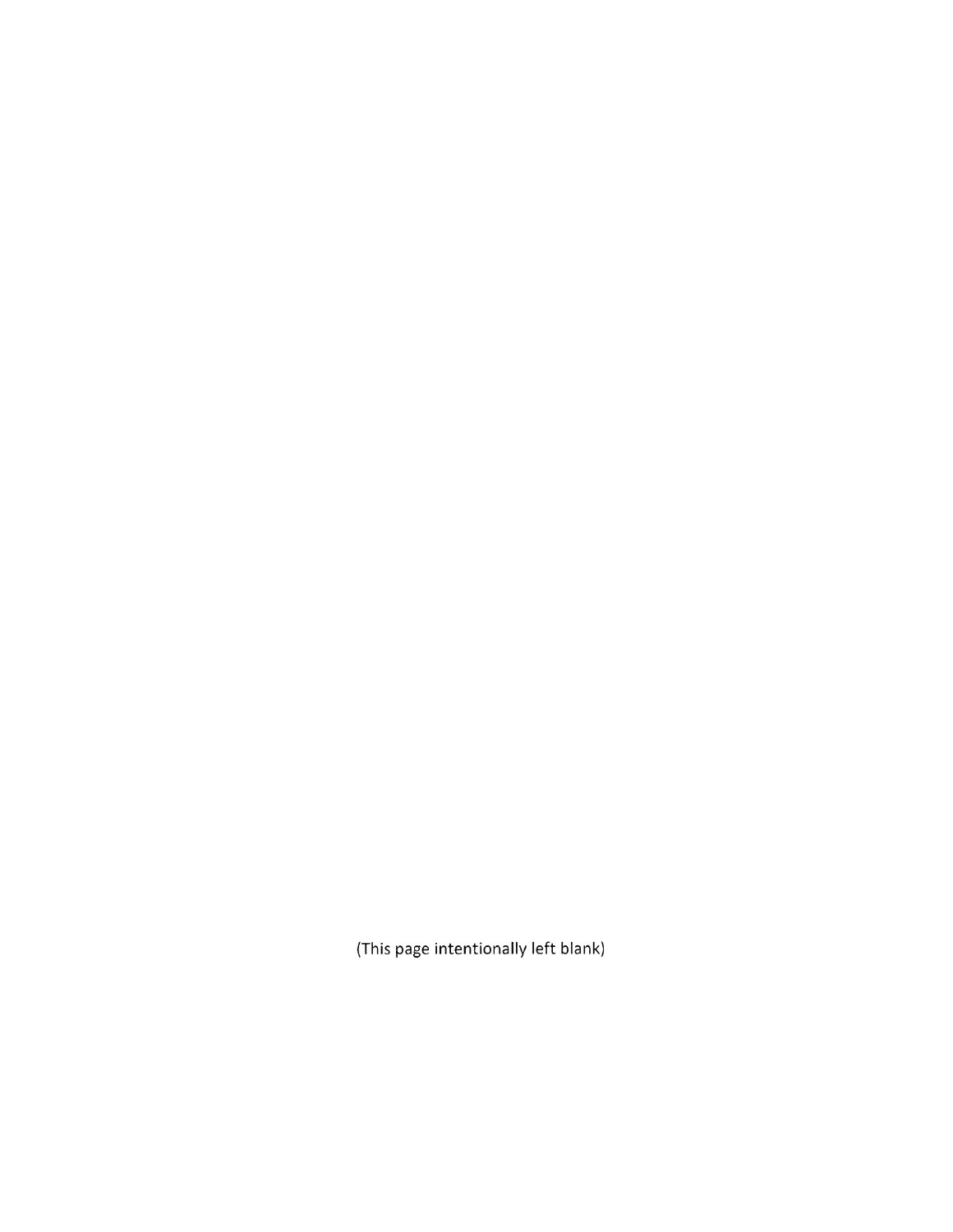INDYA KINCANNON MAYOR (865)215-2040







AGENDA KNOXVILLE TRANSPORTATION AUTHORITY Thursday, April 28, 2022

301 Church Ave. Knoxville TN 37915

KAT Essie Johnson Community Room

- I. Determination of Quorum
- II. Approval of Minutes March 24, 2022
- III. Reports
	- A. KTA Chair
	- B. Commissioner's Comments
	- C. Staff
		- i. City of Knoxville Director of Transit
	- ii. TPO Transit Planner
- IV. New Busines

A. KAT Reimagined Report from Phase 1 of Public Engagement: Community Priorities

- V. Old Business
- VI. Public Comments
- VII. Set Next Meeting for May 26, 2022

**This meeting and all communications between members is subject to the provisions of the Tennessee OpenMeetings Act, TENN. CODE ANN. § 8-44-101,** et seq**.**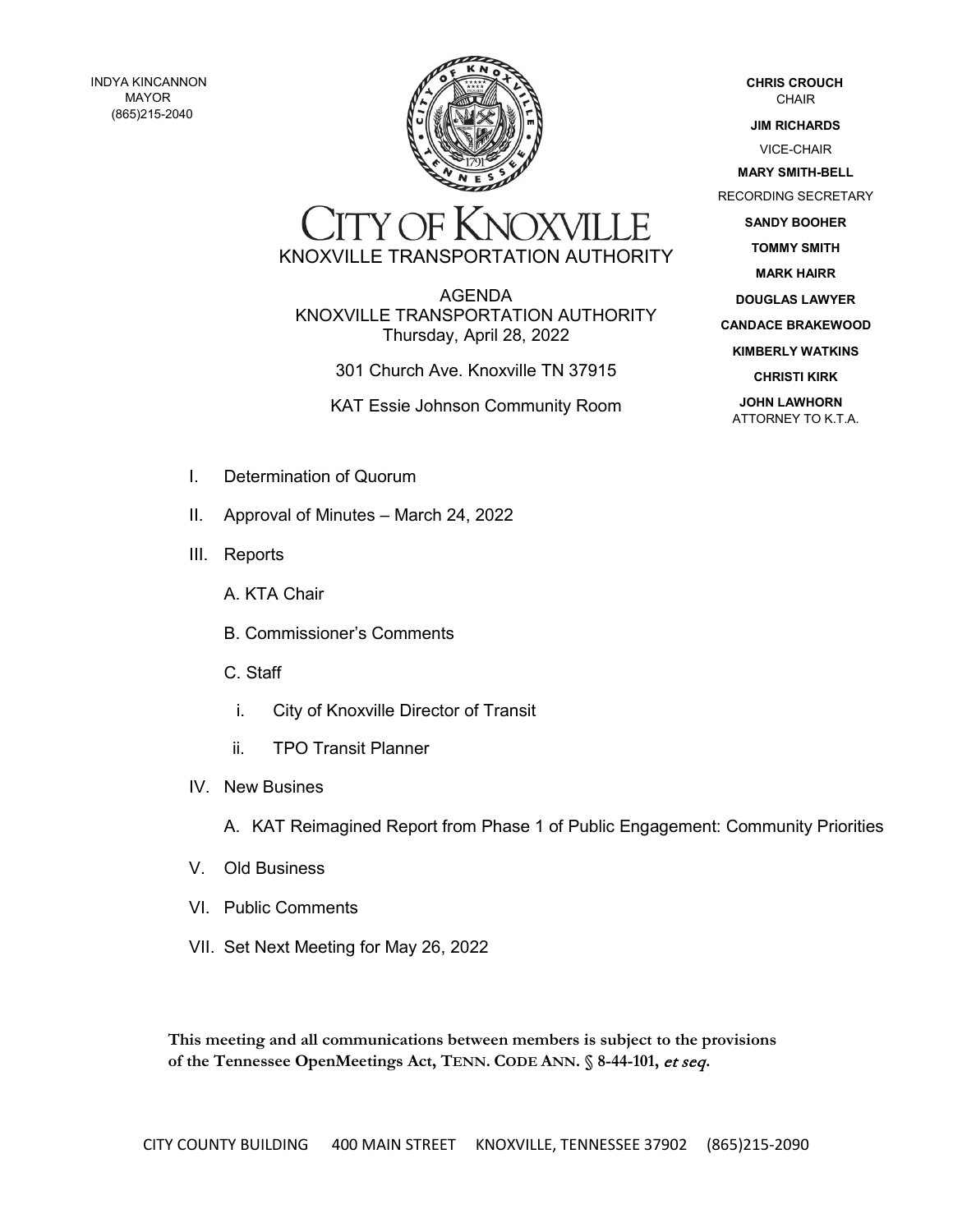#### **Minutes KNOXVILLE TRANSPORTATION AUTHORITY Main Assembly Room City County Building, 400 Main Street Thursday, March 24, 2022 at 3:00 pm**

#### I. **Determination of Quorum**

Chair Crouch called the meeting to order and acknowledged there was a quorum. Other Commissioners in attendance were as follows:

Commissioner Smith Commissioner Hairr Commissioner Brakewood Commissioner Watkins Commissioner Kirk

#### II. **Approval of Minutes- January 27 and February 24, 2022**

Commissioner Hairr made a motion to approve the minutes from January 27, 2022 and Commissioner Smith seconded the motion. Commissioner Smith made a motion to approve the minutes from February 24 meeting and Commissioner Hairr seconded that motion. All approved for both months motions granted.

#### III. **Reports**

### **A. KTA Chair**

There was no KTA Chair report.

#### **B. Commissioners' Comments**

There was no Commissioner's Comment reported.

#### C. Staff

#### **i. City of Knoxville Director of Transit**

Mr.Thorne welcomed Commissioner Candace Brakewood to the board.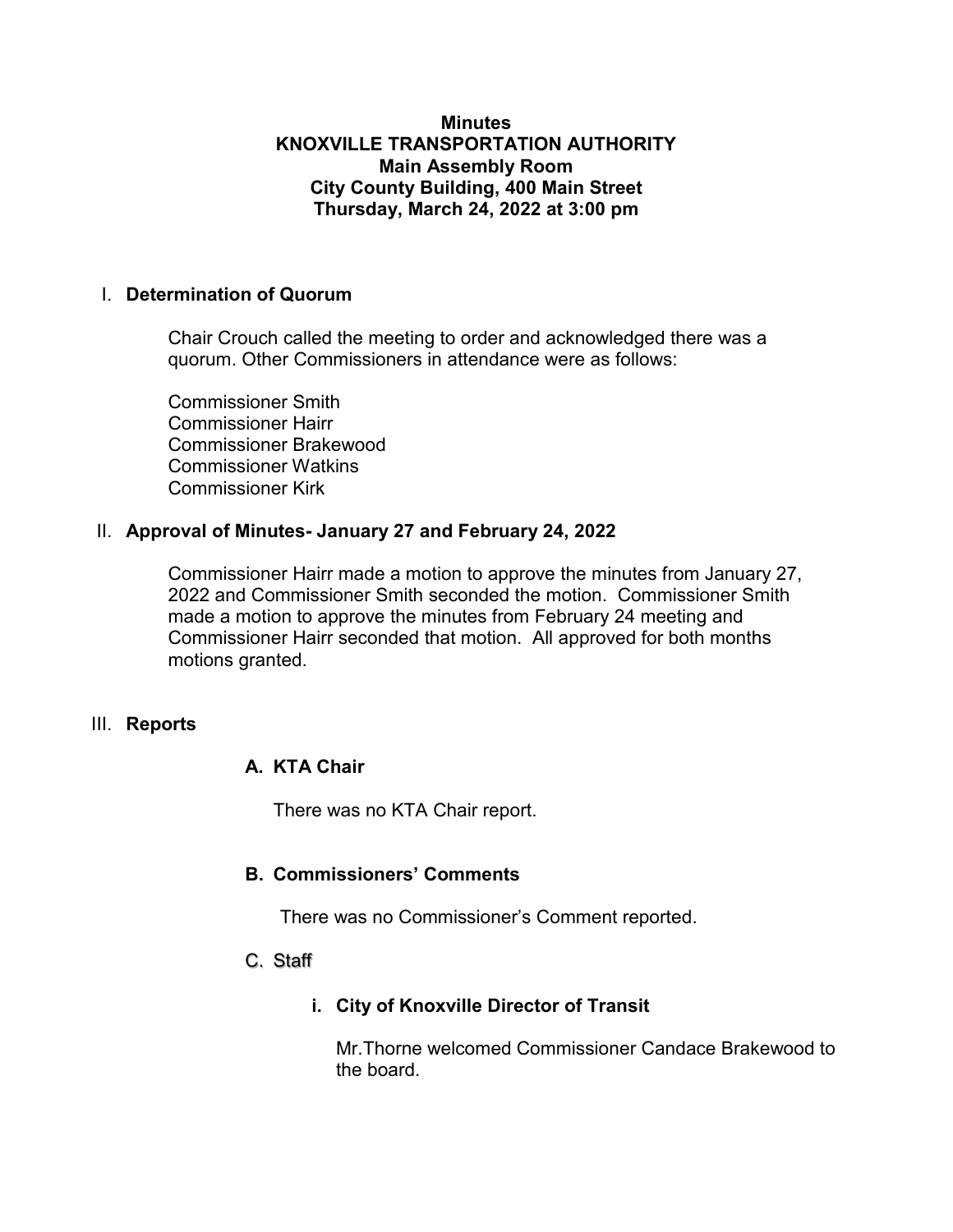He went on to report that Routes 17-Sutherland Ave, 20- Central Ave, 32-Dandridge, and 34-Burlington and the Green Line Trolley were back to full service. There are still a few more to get back to full sevice but there is not a date on the time frame yet.

Commissioner Hairr inquired about the percentage of service that has been restored.

Mrs. Woodiel-Brill responded that about 80% of service has been restored. She added that Routes 40 -Chapman Hwy and Route 45 -Vestal are not back to full service yet as they are still once an hour. KAT's peak service for Route 11- Kingston Pike, Route 22- Broadway, and Route 31- Magnolia are not restored and trolley service Friday and Saturday evenings – a two hour window - has not been restored.

Mr. Thorne announced that on Monday the Real Time Tracking app will officially be launched. He added that all of the information will be out on Monday, March 28, 2022.

Commissioner Brakewood gave us a brief introduction on her background. She stated that she is an Assistant Professor of Civil Engineering at the University of TN in the transportation engineering program, her area of expertise is Public Transit Planning.

Commissioner Smith asked about the mobile app and if it was separate from the existing mobile app.

Mr. Thorne responded that it is a new app. This app you will be able to see the bus in real time, with the estimated time of arrival for each bus stop. All of that information will be inside this app. There will still be a text feature and all the bus stop signs will be updated.

Commissioner Brakewood inquired about who developed the app.

Mr Thorne responded that it was Transit.

Mrs. Woodiel-Brill reported that there is a board and community workshop March 29<sup>th</sup>, and following that is when the public engagement will start.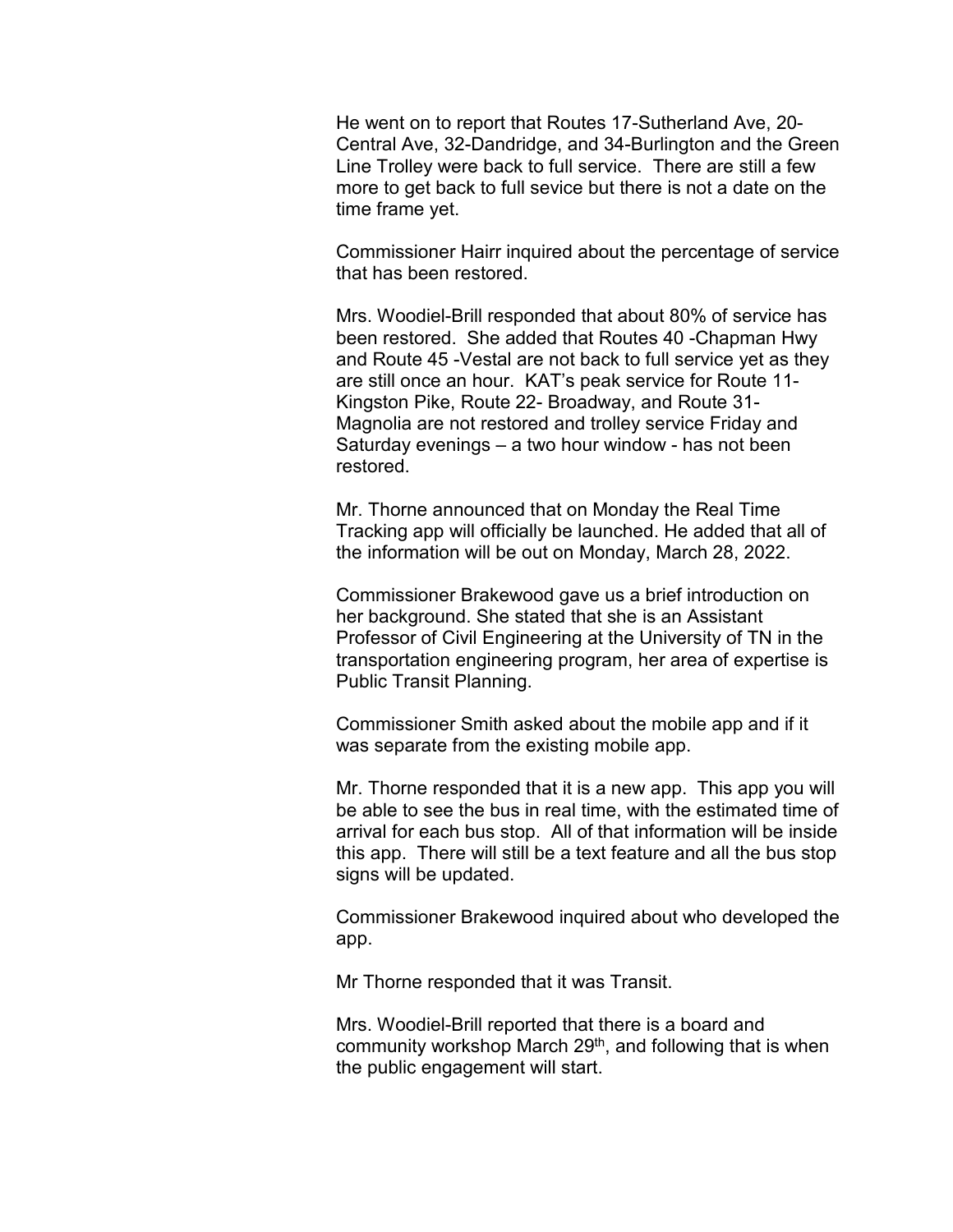Mrs. Woodiel-Brill went to to say that the official announcement of KATReimagined was released on March 24, 2022. Visit katreimagined.com for surveys and find out more about the project.

The engagement meetings are April 2, 2022 at the Knoxville Neighborhoods Conference; on April 7, there will be a public meeting at the Cansler YMCA, 5-7pm at 616 Jessamine St. (Routes 12, 30, 31 will get you there).

It is an open house setup so stop by and ask questions.

On Saturday, April 9, 1-3pm in the Community Room at KAT, 301 Church Ave. Saturday bus routes will connect to the Knoxville Station Transfer Point. Again, it will be an open house house question and answer setup.

She added that on April  $12<sup>th</sup>$  there will be a virtual meeting and that the surveys are also available on the KAT website.

Mrs. Woodiel-Brill went on to give an overview of where KAT is in the process. This process will go on through April 22, 2022.

After that the consultants will compile all of the information together, they will come back to the board at the next meeting, April 28, to show the board the information from the public and from the workshop about where the public's priorities fall. After reviewing all the information the board will determine the way to go from there.

A detailed proposal will be developed, then the second round of public engagement will begin and the proposal will also come back to the board.

This process will continue through late Summer, early Fall. To get more information visit katreimagined.com.

### **ii. TPO Transit Planner**

Mr. Doug Burton gave a brief background about himself and the organization (TPO). He went on to say that TPO receives funding for both capital and planning for projects like highway, industrial, bikes and transit planning. He added that he work closely with KAT, CAC, and ETHRA.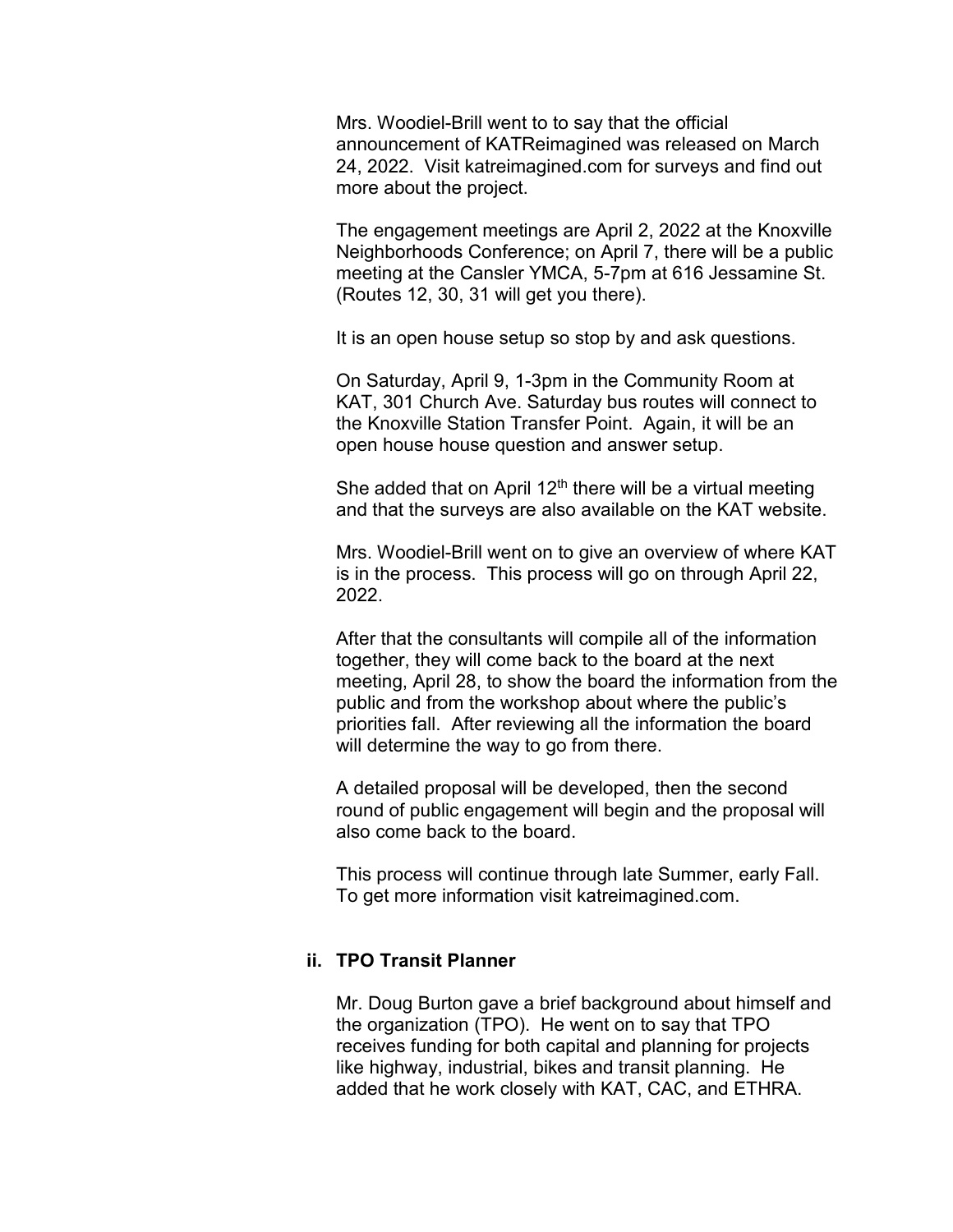He added that the bulk of the funding goes to KATreimagined but there are two other studies also happening. He added that a part of the studies are how KAT, CAC, and ETHRA can better coordinate with each other.

He also added that CAC and ETHRA have a demand response service but is there any place out there that can support higher capacity transit.

He ended by saying that TPO is a part of Knoxville-Knox Co Planning and that they are working with Knox Co and get request about why KAT buses do not come to the County. Advance Knox is a county-based planning process to look at transportation and land use in the county. Advanceknox.org is a site where citizens can learn about workshops and decide how they want to see the county shaped in the future. The meetings start on Sunday, March 27 through March 30, 2022.

#### **IV. New Business**

There was no new business.

#### **V. Old Business**

There was no old business

#### **VI. Public Comment**

There are no public comments.

#### **VII. Set Next Meeting and Adjourn**

Noted that the April 28, 2022 and July 28, 2022, KTA Board meeting will be held at Knoxville Station in the Essie Johnson Community Room (301 Church Ave).

**KAT's mask requirement will end on April 18, 2022, therefore masks are not required.** 

Respectfully submitted,

 Mary Smith-Bell KTA Recording Secretary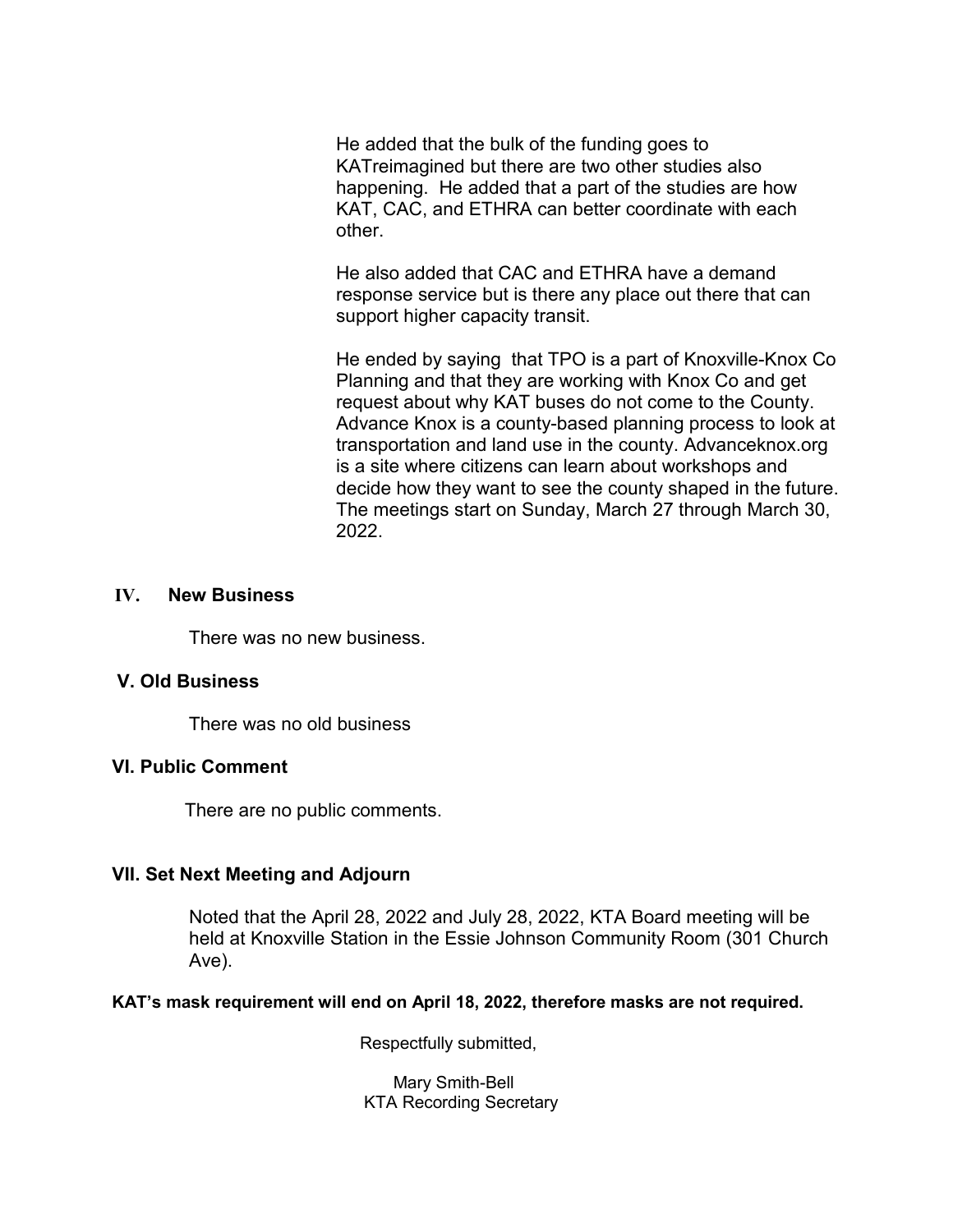#### City of Knoxville Schedule of Revenues & Expenses Compared to Budget March 2022

|                                               |     | <b>Current Year:</b>   |      |                       |     |               |     |             | <b>Prior Year:</b> |    |                            |  |               |
|-----------------------------------------------|-----|------------------------|------|-----------------------|-----|---------------|-----|-------------|--------------------|----|----------------------------|--|---------------|
|                                               |     | <b>Original Budget</b> |      | <b>Current Budget</b> |     | <b>Actual</b> |     | Variance    |                    |    | <b>Actual - Prior Year</b> |  | Variance      |
| Revenue                                       |     |                        |      |                       |     |               |     |             |                    |    |                            |  |               |
| <b>Charges for Service</b>                    |     |                        |      |                       |     |               |     |             |                    |    |                            |  |               |
| Farebox & Pass Revenue                        | \$  | 475,000 \$             |      | 475,000 \$            |     | 445,458 \$    |     | (29, 542)   | 93.78%             | \$ | 90,935 \$                  |  | 354,523       |
| <b>Ticket Sales</b>                           |     | 530,000                |      | 530,000               |     | 248,893       |     | (281, 107)  | 46.96%             |    | 64,729                     |  | 184,164       |
| Miscellaneous Subsidies - KAT                 |     | 75,000                 |      | 75.000                |     | 65,000        |     | (10,000)    | 86.67%             |    | 65,000                     |  |               |
| <b>Football Shuttle</b>                       |     | 115,000                |      | 115,000               |     | 122,011       |     | 7.011       | 106.10%            |    |                            |  | 122,011       |
| <b>Charter Fees</b>                           |     | 12,500                 |      | 12,500                |     | 22,475        |     | 9,975       | 179.80%            |    | 7,800                      |  | 14,675        |
| <b>UT Trolley Subsidy</b>                     |     | 88,150                 |      | 88,150                |     | 66,113        |     | (22,037)    | 75.00%             |    | 66,113                     |  |               |
| Miscellaneous Revenue                         |     | 3,000                  |      | 3,000                 |     | 1,917         |     | (1,083)     | 63.90%             |    | 3,600                      |  | (1,683)       |
| <b>Total Ooerating Revenue</b>                |     | 1,298,650              |      | 1,298,650             |     | 971,867       |     | (326, 783)  | 74.84%             |    | 298,177                    |  | 673,690       |
| Non-Operating Revenues                        |     |                        |      |                       |     |               |     |             |                    |    |                            |  |               |
| <b>Federal Grants</b>                         |     |                        |      | 13,315,340            |     | 5,487,317     |     | (7,828,023) | 41.21%             |    | 4,379,104                  |  | 1,108,213     |
| <b>State Contribution</b>                     |     | 3,462,800              |      | 3,462,800             |     | 2,597,103     |     | (865, 697)  | 75.00%             |    | 2,509,851                  |  | 87,252        |
| <b>Transit Grant Revenues</b>                 |     | 6,282,780              |      | 6,282,780             |     | 3,655,011     |     | (2,627,769) | 58.18%             |    | 3,245,836                  |  | 409,175       |
| <b>General Fund Transfer</b>                  |     | 13,315,340             |      |                       |     | 2,386,020     |     | 2,386,020   |                    |    | 9,734,040                  |  | (7,348,020)   |
| <b>Total Non-Operating Revenues</b>           |     | 23,060,920             |      | 23,060,920            |     | 14, 125, 451  |     | (8,935,469) | 61.25%             |    | 19,868,831                 |  | (5,743,380)   |
| <b>Total Revenue</b>                          |     | 24,359,570             | န    | 24,359,570            | -\$ | 15,097,318    | \$  | (9,262,252) | 61.98%             |    | 20,167,008                 |  | (5,069,690)   |
| <b>Expenditures</b>                           |     |                        |      |                       |     |               |     |             |                    |    |                            |  |               |
| <b>Personal Services</b>                      |     |                        |      |                       |     |               |     |             |                    |    |                            |  |               |
| Wages, Taxes & Retirement Contributions       | -\$ | 15,068,220 \$          |      | 14,931,580 \$         |     | 8,798,866 \$  |     | 6,132,714   | 58.93%             | \$ | 9,613,488 \$               |  | (814, 622)    |
| <b>Employee Group Insurance/Benefits</b>      |     | 3,957,850              |      | 3,957,850             |     | 2,574,423     |     | 1,383,427   | 65.05%             |    | 3,167,472                  |  | (593, 049)    |
| <b>Total Personal Services</b>                |     | 19,026,070             |      | 18,889,430            |     | 11,373,289    |     | 7,516,141   | 60.21%             |    | 12,780,960                 |  | (1,407,671)   |
| <b>Administrative Expenses</b>                |     |                        |      |                       |     |               |     |             |                    |    |                            |  |               |
| Supplies                                      |     | 430,210                |      | 424,910               |     | 224,063       |     | 200,847     | 52.73%             |    | 417,371                    |  | (193, 308)    |
| Services                                      |     | 2,259,270              |      | 2,426,910             |     | 1,901,457     |     | 525,453     | 78.35%             |    | 1,603,539                  |  | 297,918       |
| <b>Total Administrative Expenses</b>          |     | 2,689,480              |      | 2,851,820             |     | 2,125,520     |     | 726,300     | 74.53%             |    | 2,020,910                  |  | 104,610       |
| <b>Fleet Expenses</b>                         |     |                        |      |                       |     |               |     |             |                    |    |                            |  |               |
| <b>Fleet Supplies</b>                         |     | 500                    |      | 500                   |     |               |     | 500         |                    |    | 390                        |  | (390)         |
| Parts                                         |     | 400,000                |      | 371.300               |     | 351.933       |     | 19,367      | 94.78%             |    | 75,502                     |  | 276,431       |
| Fuel/Oil/Fluids                               |     | 2,243,520              |      | 2,246,520             |     | 1,246,576     |     | 999,944     | 55.49%             |    | 875,365                    |  | 371,211       |
| <b>Total Administrative Expenses</b>          |     | 2,644,020              |      | 2,618,320             |     | 1,598,509     |     | 1,019,811   | 61.05%             |    | 951,257                    |  | 647,252       |
| <b>Total Expenditures</b>                     |     | 24,359,570             | - \$ | 24,359,570            | \$  | 15,097,318    | -SG | 9,262,252   | 61.98%             | \$ | $15,753,127$ \$            |  | (655, 809)    |
|                                               |     |                        |      |                       |     |               |     |             |                    |    |                            |  |               |
| Excess (Deficiency) of Revenues Over Expenses |     |                        |      |                       | \$  |               |     |             |                    | \$ | 4,413,881 \$               |  | (4, 413, 881) |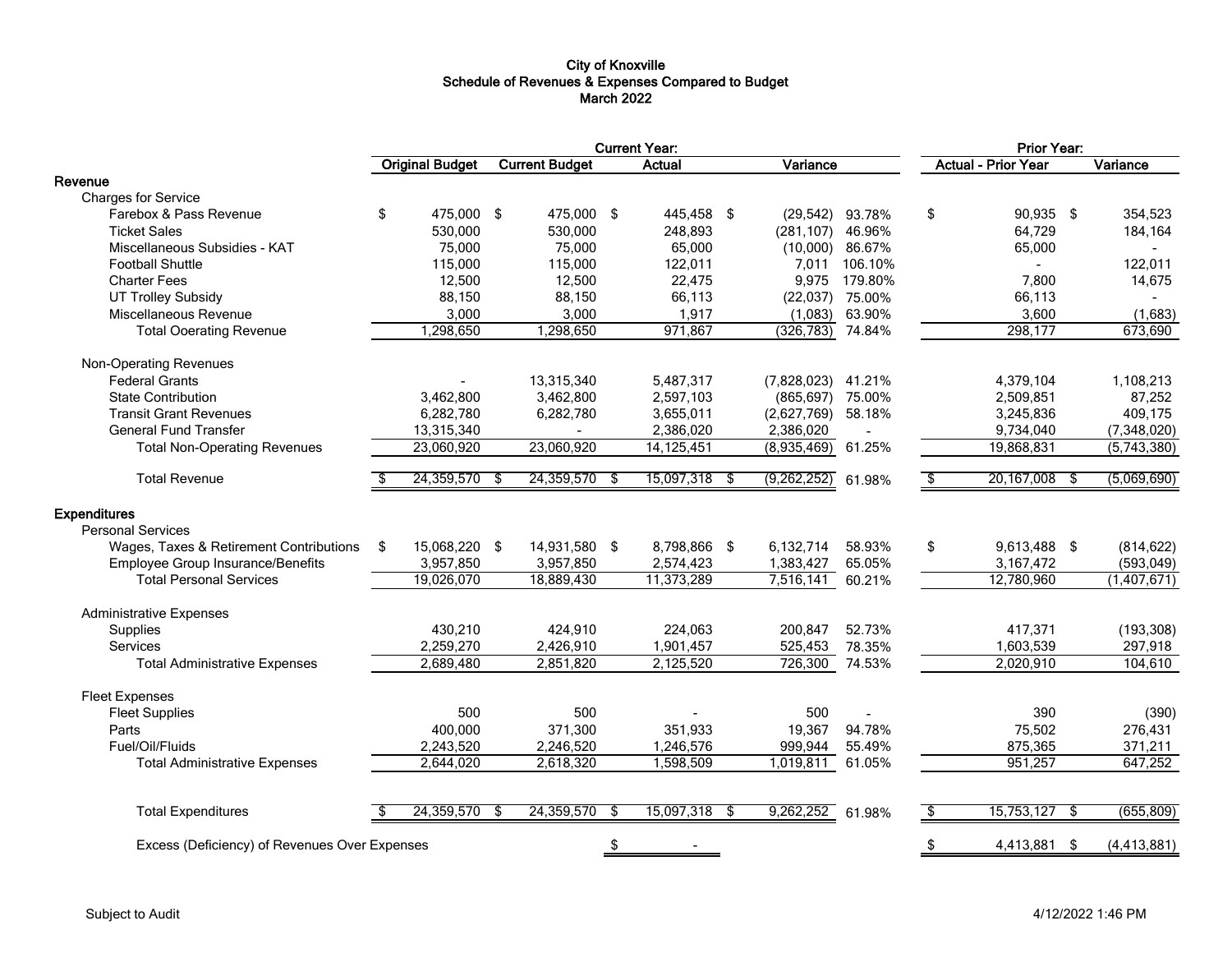### **Xkat ROUTE PERFORMANCE REPORT March, 2022**

| <b>ROUTE</b>                        | <b>ROUTE</b>                   |                  | Percentage   |              | Percentage |              | Percentage | Passg/ | Passg/ |  |
|-------------------------------------|--------------------------------|------------------|--------------|--------------|------------|--------------|------------|--------|--------|--|
| <b>NUMBER</b>                       | <b>NAME</b>                    | <b>RIDERSHIP</b> | of Ridership | <b>MILES</b> | of Miles   | <b>HOURS</b> | of Hours   | Mile   | Hour   |  |
| 10                                  | <b>Sequovah Hills</b>          | 419              | 0.3%         | 1,046        | 0.5%       | 105          | 0.6%       | 0.40   | 3.98   |  |
| 11                                  | <b>Kingston Pike</b>           | 19,515           | 12.7%        | 25,952       | 12.2%      | 2,173        | 13.4%      | 0.75   | 8.98   |  |
| 12                                  | <b>Western Ave</b>             | 14,947           | 9.7%         | 18,545       | 8.7%       | 1,401        | 8.6%       | 0.81   | 10.67  |  |
| 13                                  | <b>Beaumont</b>                | 1,436            | 0.9%         | 4,062        | 1.9%       | 296          | 1.8%       | 0.35   | 4.85   |  |
| 16                                  | <b>Cedar Bluff Connector</b>   | 2,932            | 1.9%         | 4,990        | 2.3%       | 392          | 2.4%       | 0.59   | 7.47   |  |
| 17                                  | Sutherland/Bearden             | 5,531            | 3.6%         | 9,051        | 4.3%       | 698          | 4.3%       | 0.61   | 7.93   |  |
| 19                                  | Lakeshore/Lonas Connector      | 411              | 0.3%         | 5,012        | 2.4%       | 295          | 1.8%       | 0.08   | 1.39   |  |
| 20                                  | <b>Central Ave/Clinton Hwy</b> | 10,420           | 6.8%         | 12,295       | 5.8%       | 760          | 4.7%       | 0.85   | 13.71  |  |
| 21                                  | <b>Lincoln Park</b>            | 2,518            | 1.6%         | 4,680        | 2.2%       | 368          | 2.3%       | 0.54   | 6.85   |  |
| 22                                  | <b>Broadway</b>                | 22,284           | 14.5%        | 18,135       | 8.5%       | 1,358        | 8.4%       | 1.23   | 16.41  |  |
| 23                                  | Millertown                     | 4,748            | 3.1%         | 8,894        | 4.2%       | 751          | 4.6%       | 0.53   | 6.32   |  |
| 24                                  | Inskip/Breda Rd                | 2,721            | 1.8%         | 6,630        | 3.1%       | 479          | 3.0%       | 0.41   | 5.68   |  |
| 30                                  | Parkridge                      | 2,810            | 1.8%         | 3,499        | 1.6%       | 275          | 1.7%       | 0.80   | 10.22  |  |
| 31                                  | Magnolia Ave.                  | 16,287           | 10.6%        | 12,426       | 5.8%       | 1,045        | 6.4%       | 1.31   | 15.58  |  |
| 32                                  | Dandridge                      | 4,462            | 2.9%         | 7,114        | 3.3%       | 456          | 2.8%       | 0.63   | 9.79   |  |
| 33                                  | M.L.K.                         | 3,455            | 2.2%         | 8,497        | 4.0%       | 667          | 4.1%       | 0.41   | 5.18   |  |
| 34                                  | <b>Burlington</b>              | 4,264            | 2.8%         | 9,893        | 4.6%       | 676          | 4.2%       | 0.43   | 6.31   |  |
| 40                                  | <b>South Knoxville</b>         | 2,592            | 1.7%         | 6,284        | 3.0%       | 448          | 2.8%       | 0.41   | 5.79   |  |
| 41                                  | <b>Chapman Hwy</b>             | 14,344           | 9.3%         | 14,621       | 6.9%       | 895          | 5.5%       | 0.98   | 16.03  |  |
| 42                                  | <b>UT/Ft Sanders Hospitals</b> | 4,738            | 3.1%         | 6,709        | 3.2%       | 838          | 5.2%       | 0.71   | 5.66   |  |
| 44                                  | <b>University Park</b>         | 2,835            | 1.8%         | 2,898        | 1.4%       | 334          | 2.1%       | 0.98   | 8.50   |  |
| 45                                  | <b>Vestal</b>                  | 4,120            | 2.7%         | 5,418        | 2.5%       | 378          | 2.3%       | 0.76   | 10.90  |  |
| 90                                  | Crosstown                      | 6,169            | 4.0%         | 16,124       | 7.6%       | 1,138        | 7.0%       | 0.38   | 5.42   |  |
|                                     | Other/ Unknown                 | $\mathbf{0}$     |              |              |            |              |            |        |        |  |
| <b>SUB TOTAL LINE SERVICE</b>       |                                | 153,958          |              | 212,775      |            | 16,226       |            | 0.72   | 9.49   |  |
| 82                                  | <b>Trolley (Orange Line)</b>   | 8,406            | 34.4%        | 6,466        | 45.7%      | 1,030        | 47.8%      | 1.30   | 8.16   |  |
| 84                                  | <b>Trolley (Green Line)</b>    | 4,615            | 18.9%        | 2,911        | 20.6%      | 498          | 23.1%      | 1.59   | 9.27   |  |
| 86                                  | <b>Trolley (Blue Line)</b>     | 11,408           | 46.7%        | 4,777        | 33.8%      | 626          | 29.0%      | 2.39   | 18.24  |  |
| <b>SUB TOTAL TROLLEY SERVICES</b>   |                                | 24,429           |              | 14,154       |            | 2,154        |            | 1.73   | 11.34  |  |
| TOTAL PASSENGERS WITH TROLLEYS      |                                | 178,387          |              | 226,930      |            | 18,380       |            | 0.79   | 9.71   |  |
| <b>LIFT SERVICE</b>                 |                                | 6.983            |              | 48,423       |            | 3,111        |            | 0.14   | 2.24   |  |
| <b>TOTAL SCHEDULED SERVICES</b>     |                                | 185,370          |              | 275,353      |            | 21,491       |            | 0.67   | 8.63   |  |
| <b>TOTAL CHARTER SERVICES</b>       |                                | 656              |              | 491          |            | 67           |            | 1.34   | 9.79   |  |
| <b>GRAND TOTAL ALL KAT SERVICES</b> |                                | 186,026          |              | 275,844      |            | 21,558       |            | 0.67   | 8.63   |  |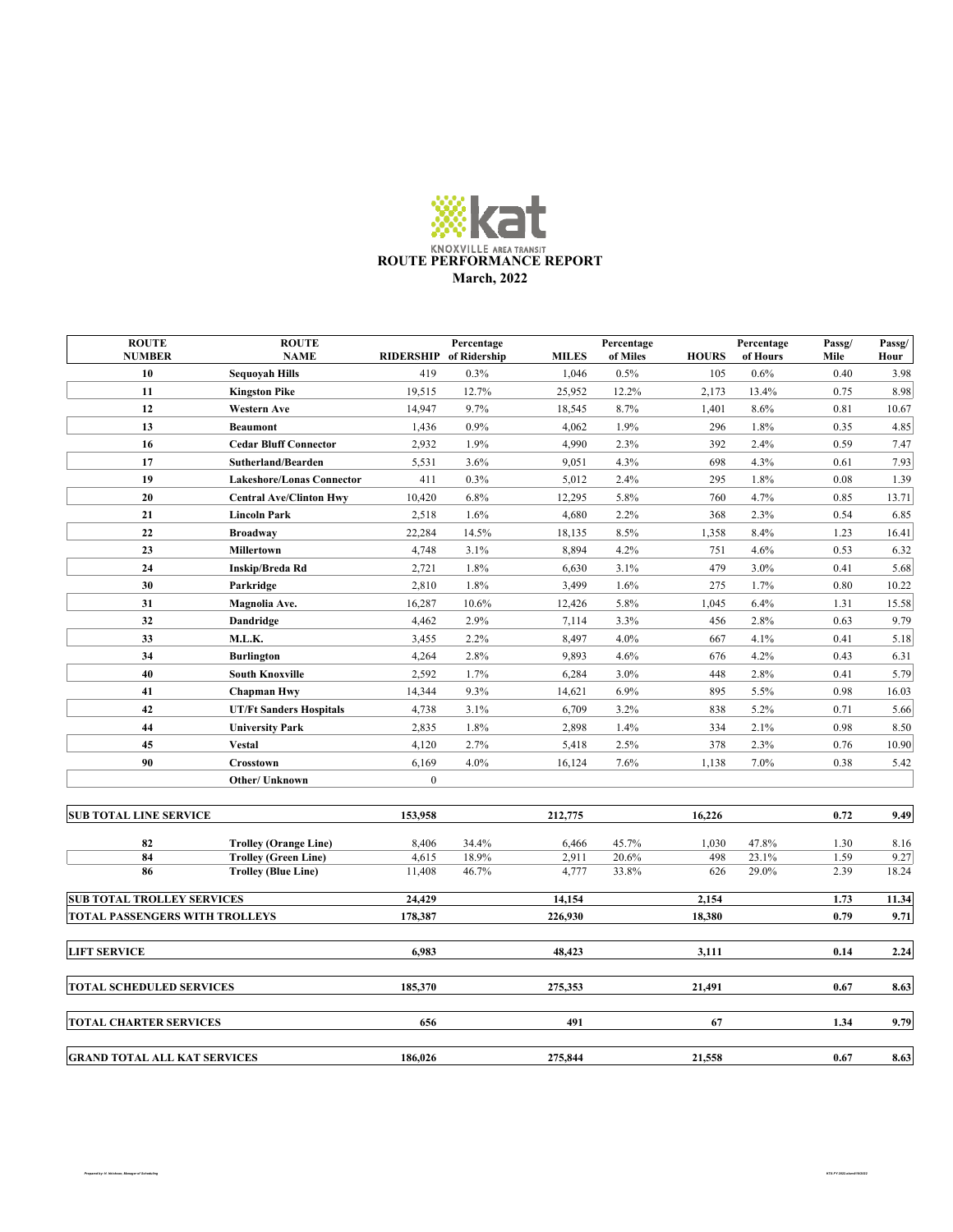







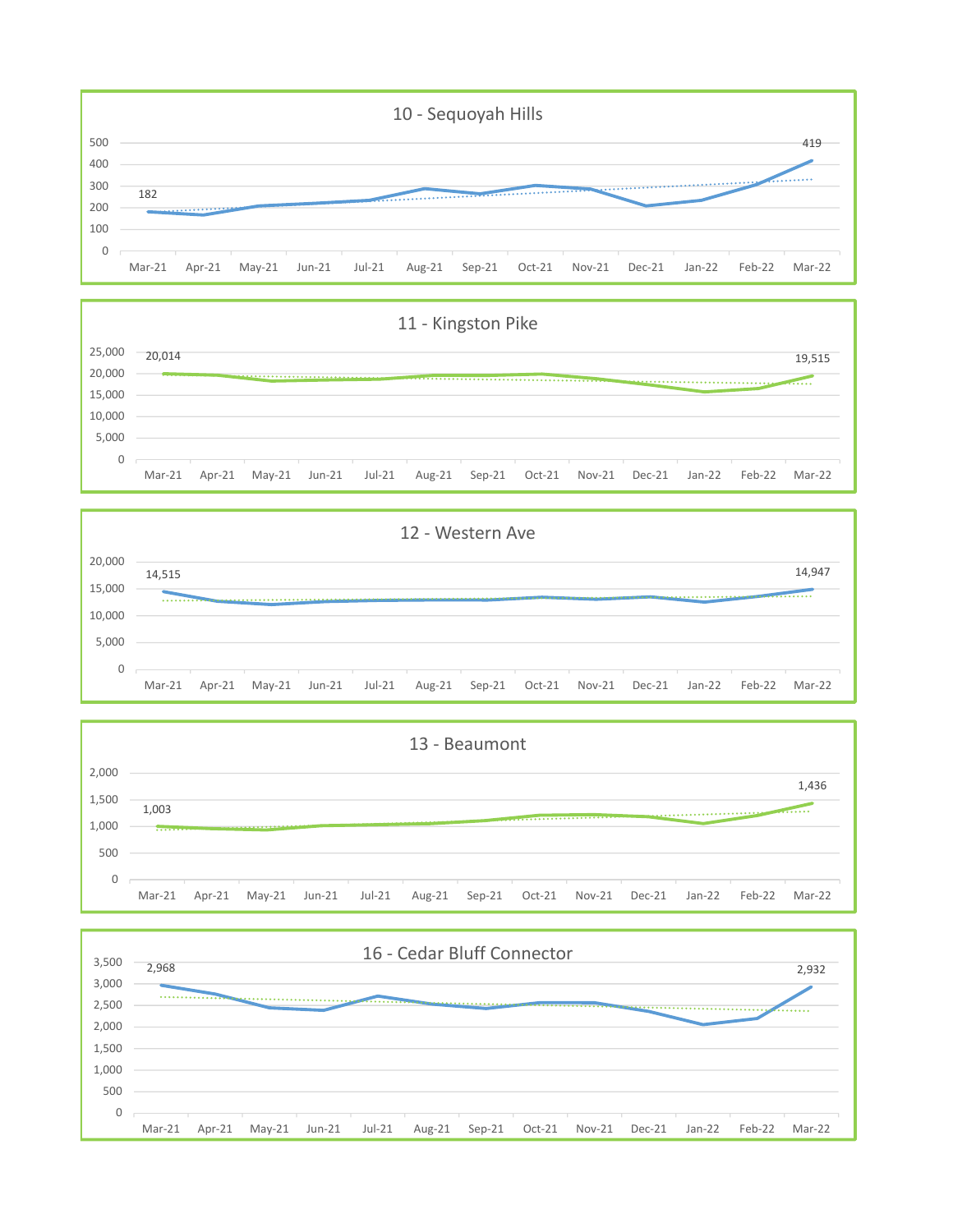







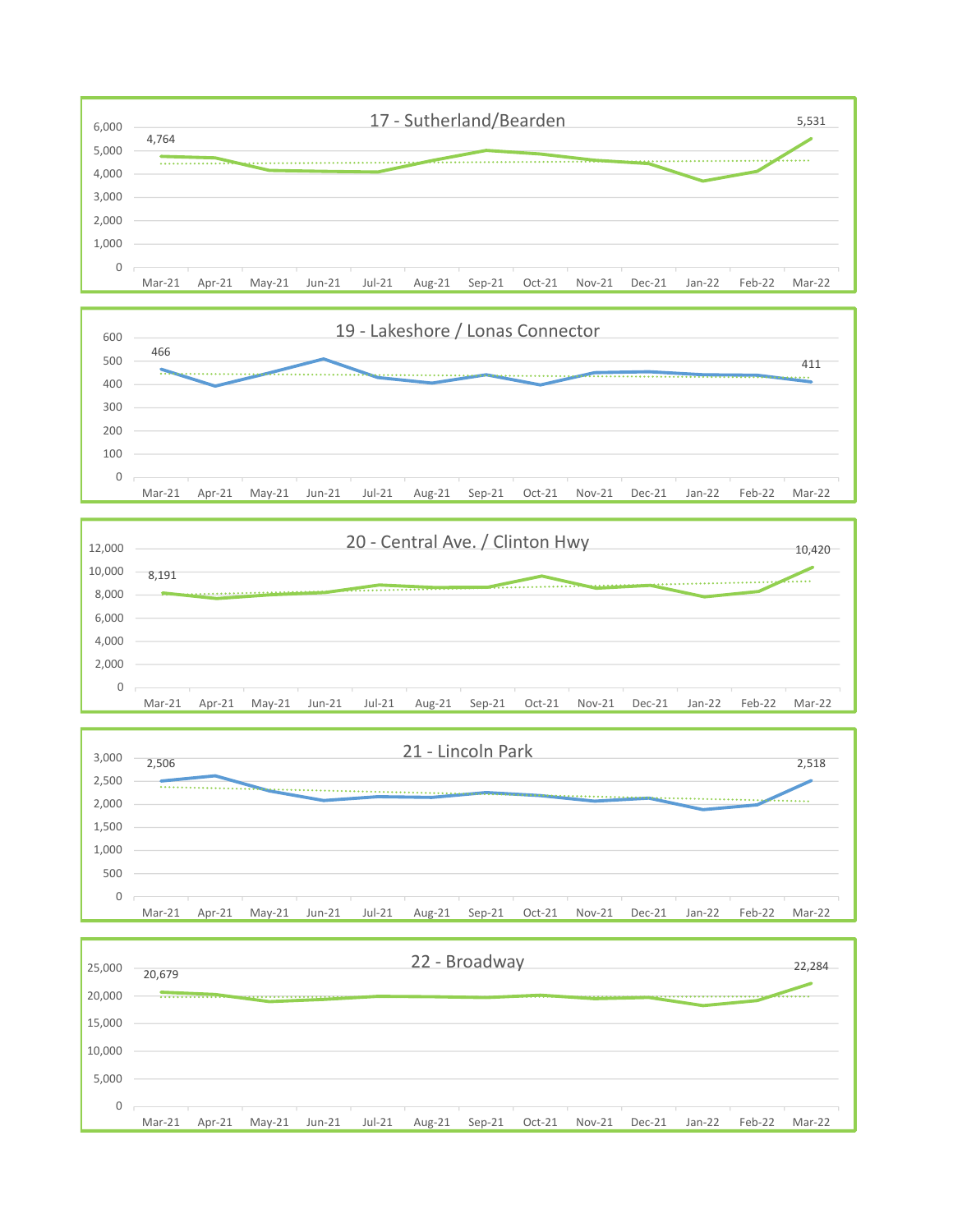







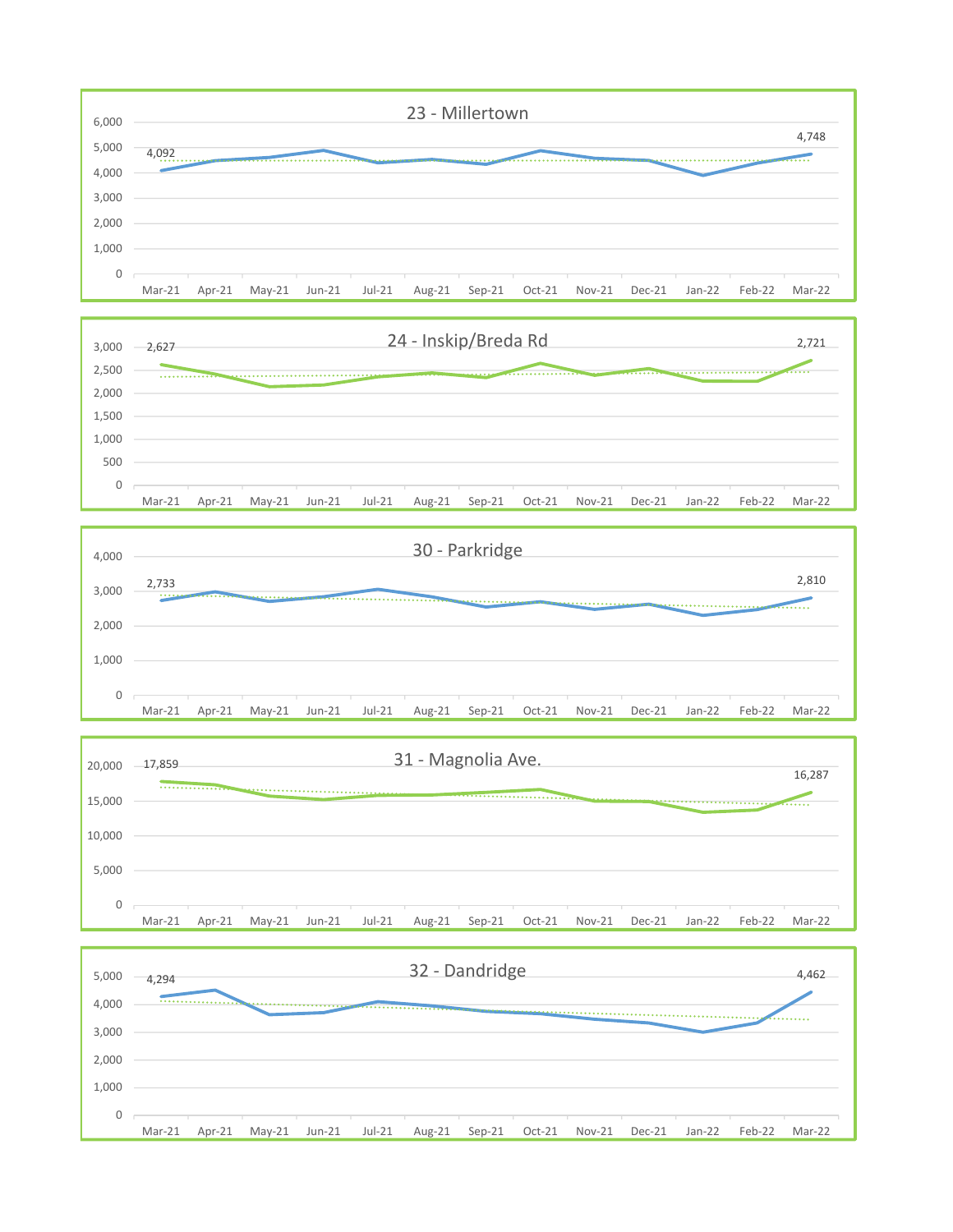







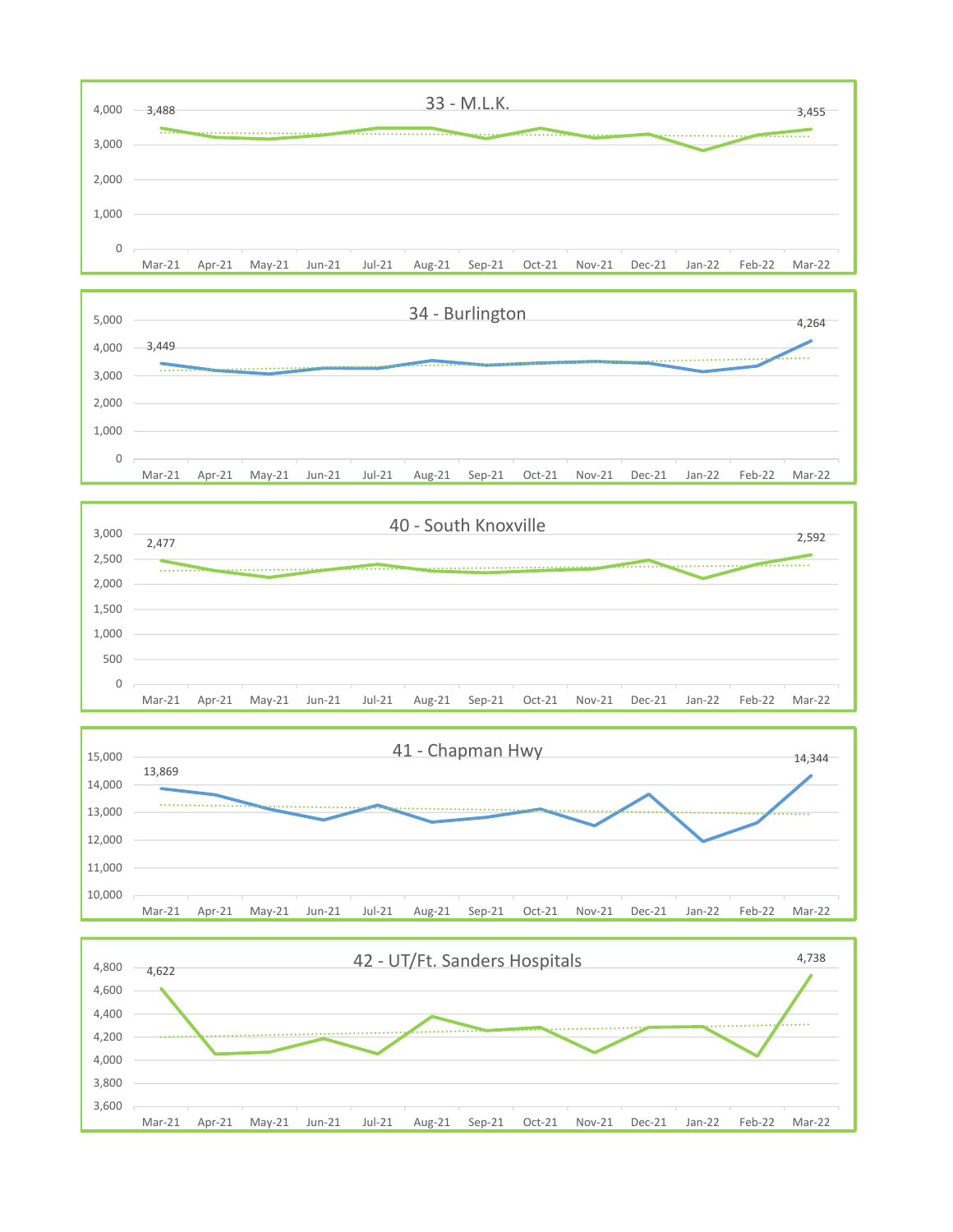







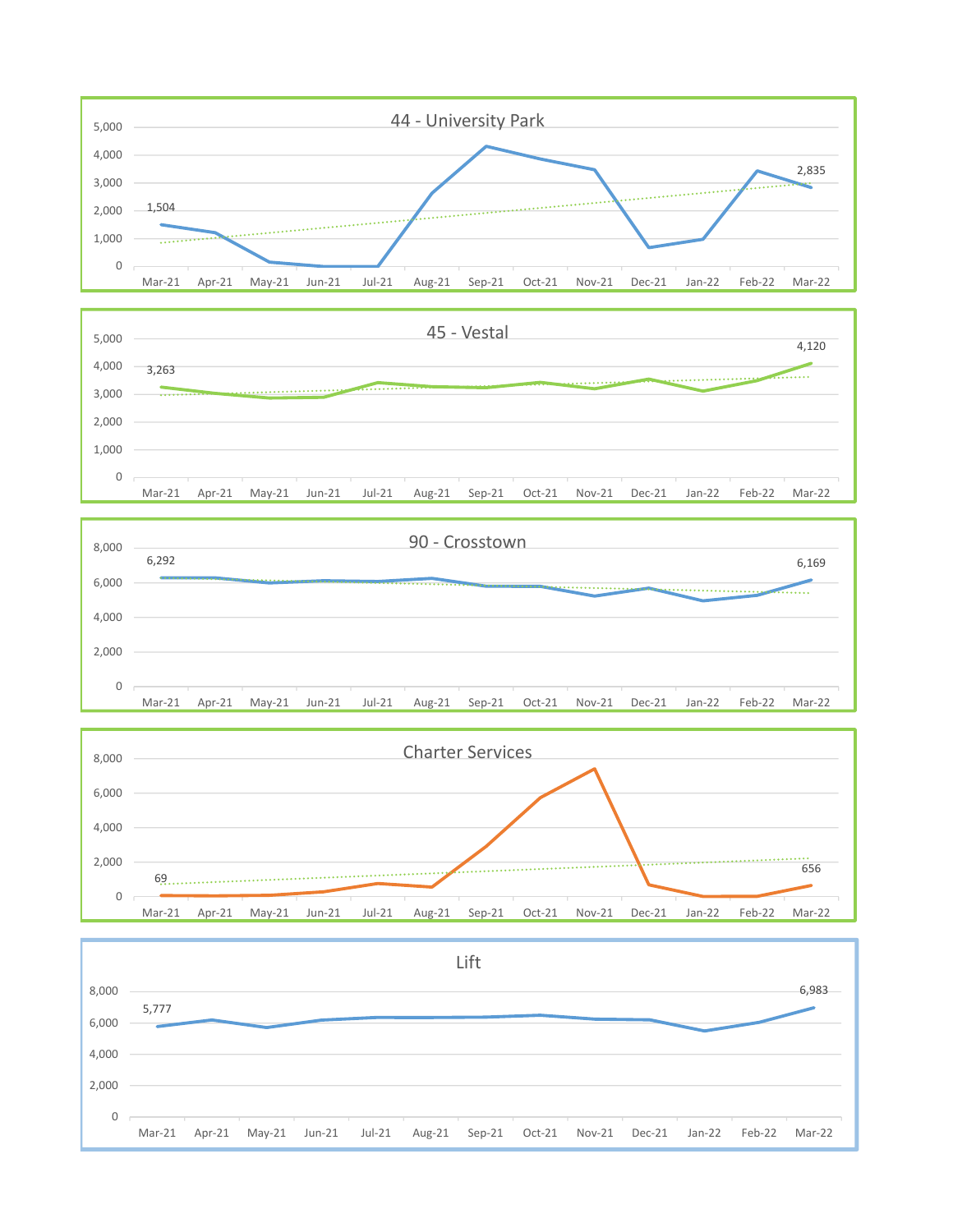

2020 2021 2022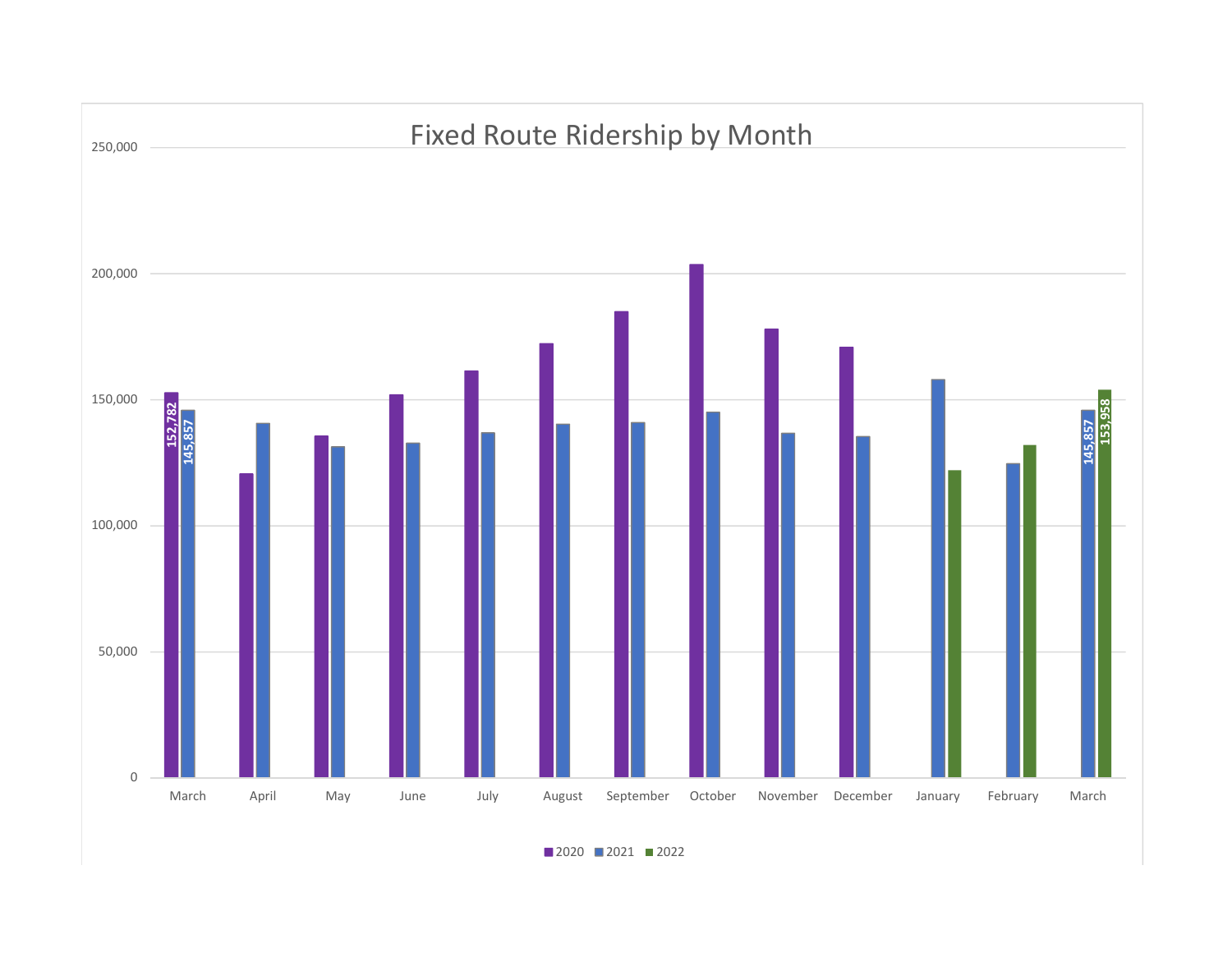